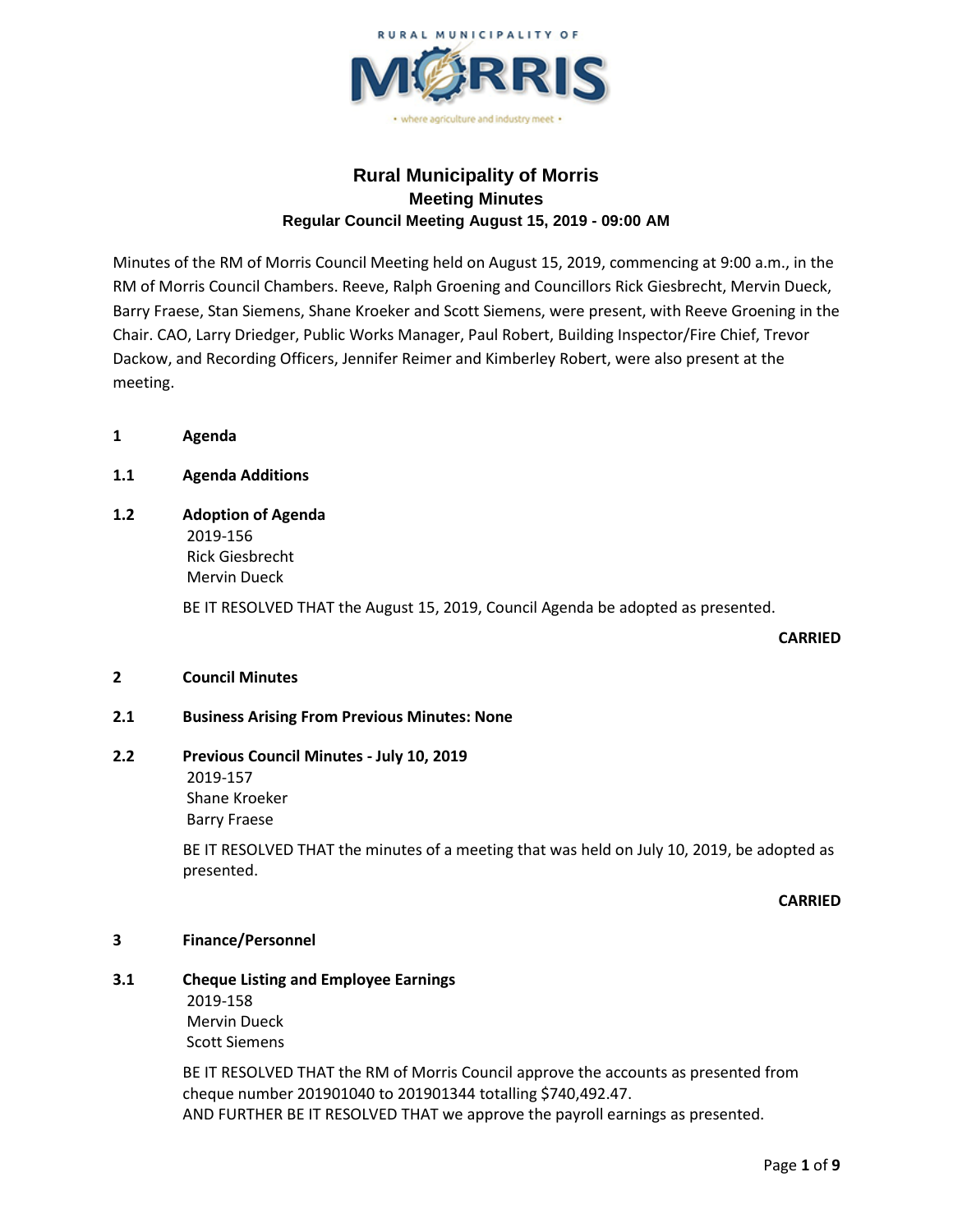**CARRIED**

## **3.2 RM of Morris Financial Statements - July, 2019**

2019-159 Stan Siemens Scott Siemens

BE IT RESOLVED THAT the RM of Morris Council adopt the July 2019, Financial Statements as presented. **CARRIED**

## **3.3 Miscellaneous Posting to Property Tax Accounts**

2019-160 Mervin Dueck Stan Siemens

BE IT RESOLVED THAT the RM of Morris Council approve the adjustments of the following Property Tax Accounts:

| Roll Number | Description                            | Amount     |
|-------------|----------------------------------------|------------|
| 142200      | AR Transferred to Property Tax Account | \$4,843.12 |
| 142200      | Tax Sale Costs                         | \$81.00    |
| 142200      | Tax Sale Costs                         | \$60.00    |
| 247950      | Tax Sale Costs                         | \$60.00    |
| 247950      | Tax Sale Costs                         | \$366.00   |
| 142200      | Tax Sale Costs                         | \$733.00   |
| 247950      | Tax Sale Costs                         | \$733.66   |

## **CARRIED**

## **3.4 Miscellaneous Posting to Utility Accounts**

2019-161 Rick Giesbrecht

Barry Fraese

BE IT RESOLVED THAT the RM of Morris Council approve the adjustment of the following Utility Account:

| Utility Account Number | Description          | ∥Amount  |
|------------------------|----------------------|----------|
| 25199984               | Payment Returned NSF | \$95.21  |
| 25199984               | <b>INSF Fee</b>      | ∥\$40.00 |
| 25199984               | Payment Returned NSF | \$95.21  |
| 25199984               | <b>INSF Fee</b>      | \$40.00  |

**CARRIED**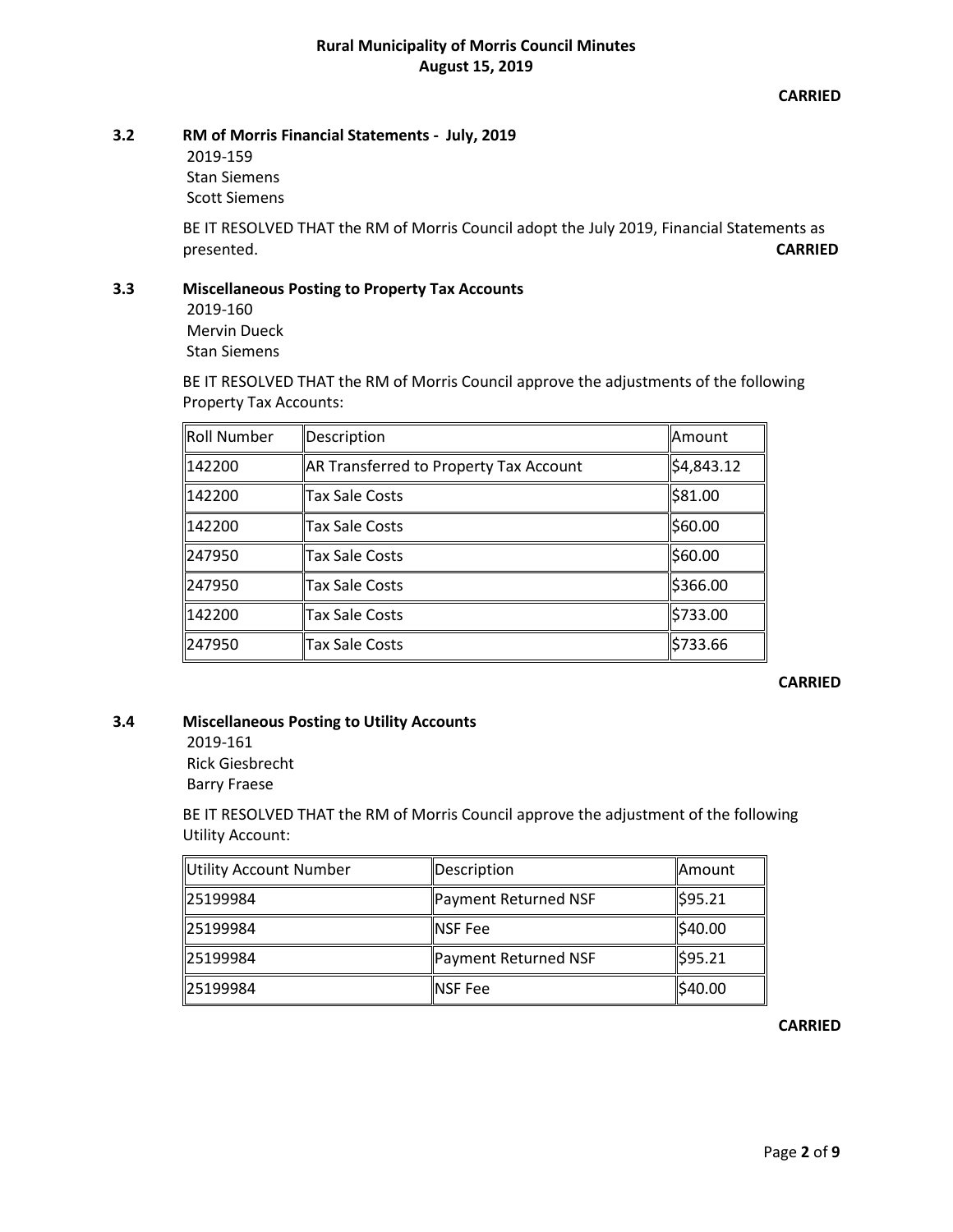## **4 Public Hearings - 10:00 a.m.**

## **4.1 Open Public Hearing** 2019-162 Mervin Dueck

Shane Kroeker

BE IT RESOLVED THAT RM of Morris Council open this Public Hearing for the purpose of hearing any comments or concerns related to the following items:

- Conditional Use 03/2019 John Gross & Marileen Gross
- By-law 1748/2019, being a by-law to amend the RM of Morris Zoning By-law 1713/2015, to allow for the growing and processing of cannabis in the Rural Municipality of Morris.

### **CARRIED**

### **4.2 Conditional Use 03/2019 - John Gross & Marileen Gross - Second Residence**

The CAO gave a brief overview of Conditional Use 03/2019, to allow for a modular home as a second residence in an "AG" General Agriculture Zone. No persons attending the Hearing and no written letters to object the Conditional Use were received.

### **4.3 By-law 1748/2019, being a by-law to amend the RM of Morris Zoning By-law 1713/2015**

The CAO gave a brief overview of By-law 1748/2019, being a by-law to amend the RM of Morris Zoning By-law 1713/2015, to allow for the growing and processing of cannabis in the RM of Morris.

Ms. Elise Denheyer from Community Planning, Municipal Relations attended the Hearing to be available for any questions or concerns.

No persons attended the Hearing and no written letters objecting to the By-law were received.

### **4.4 Close Public Hearing**

2019-163

Rick Giesbrecht Stan Siemens

BE IT RESOLVED THAT RM of Morris Council close this Public Hearing.

## **CARRIED**

### **5 Delegations - 10:00 a.m. Elise Denheyer, Community Planner, Municipal Relations**

- **6 Action Correspondence**
- **6.1 Proposal to Subdivide File No. 4152-19-7860 - Pt. RL-349 St. Agathe - SE 9-5-1E; SW 9-5-1E; SW 1/4 10-5-1E RL 349 & 351, Parish of Ste. Agathe R.M. of Morris - Bryon Edel, John Dueck, Shelley Edel - Estate of Kenneth Paschke** 2019-164 Mervin Dueck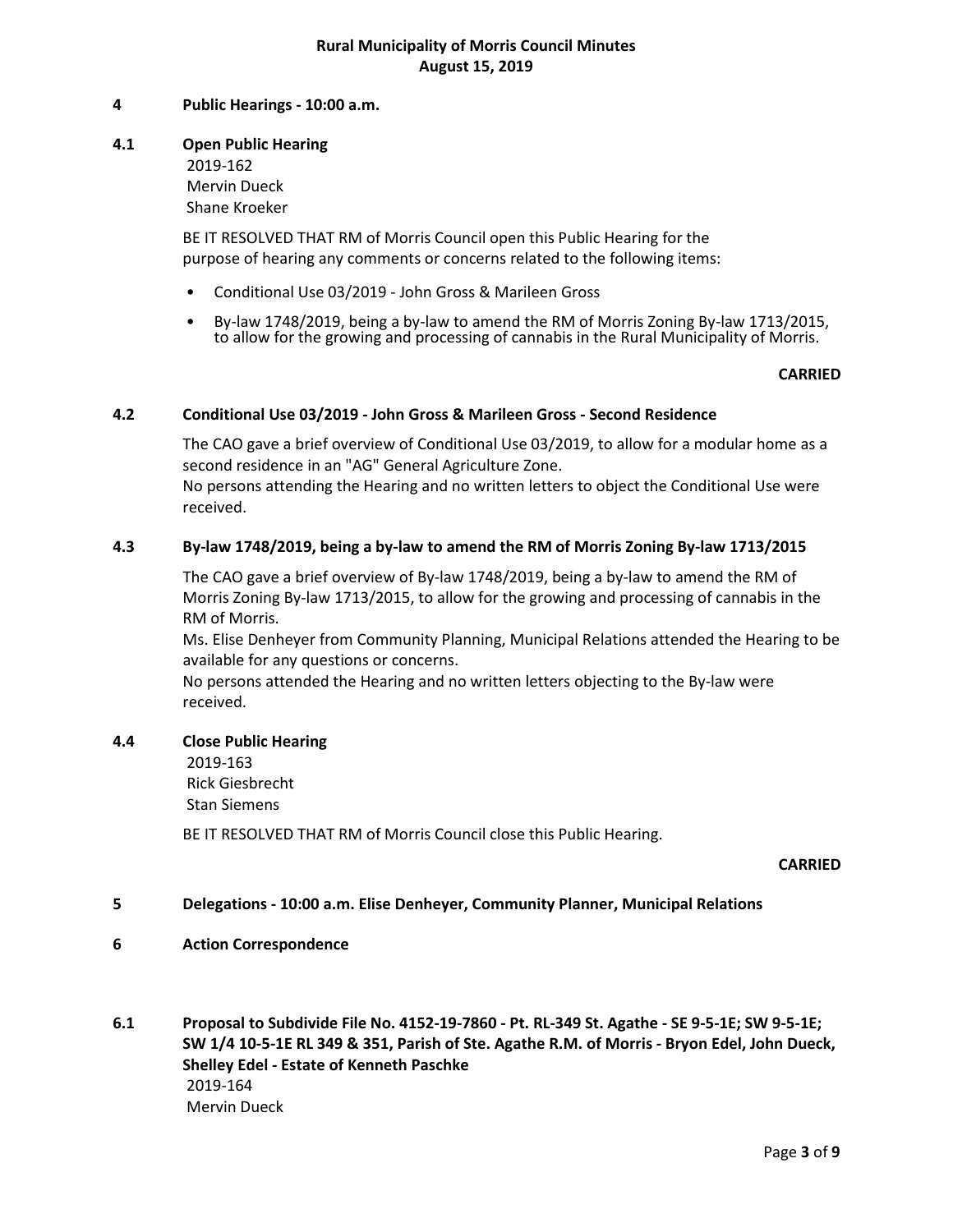Stan Siemens

BE IT RESOLVED THAT the RM of Morris Council approve the application for Subdivision No. 4152-19-7860 - Pt. RL-349 St. Agathe - SE 9-5-1E; SW 9-5-1E; SW 1/4 10-5-1E RL 349 & 351, Parish of Ste. Agathe R.M. of Morris - Bryon Edel, John Dueck, Shelley Edel - Estate of Kenneth Paschke, subject to the property owner being responsible for the following:

- Any and all costs related to the installation of any additional access driveways and roadways that will be required as a result of this subdivision;
- Installation of any water, utility, sewer or other infrastructure, which may be required.

**CARRIED**

#### **7 Reports**

### **7.1 Reeve Report**

RM of Morris Council reviewed the Reeve Report.

#### **7.2 Building Permit Value Report & 2019 Building Permit Listing - Administration**

RM of Morris Council reviewed the Building Permit Value Report & The Building Permit Listing Report.

## **7.3 Building Inspector/Fire Chief Report**

RM of Morris Council reviewed the Building Inspector / Fire Chief Report.

Mr. Trevor Dackow, reported there have been a total of 5 collisions on the corner of PR 205 and PTH 75 to date. Mr. Dackow contacted Manitoba Infrastructure suggesting that lowering the speed limit for 1/2 a kilometer on either side of PR 205 may help alleviate the incidences. Mr. Dackow and Sgt. Jason Vrooman, Detachment Commander for the Morris / Emerson RCMP will meet with Manitoba Infrastructure to discuss the various options to ensure public safety. Mr. Dackow will also contact the Safety Officer from the construction company to inquire if shorter traffic cones would reduce the risk of collisions.

Mr. Dackow also reported that the Sperling and Lowe Farm Fire Halls have an issue with mold, and recommended that a manual override of the air handling system should be considered. Mr. Dackow also recommends that a professional company be hired to remove the mold.

### **7.4 Public Works Manager Report**

#### **Ditching:**

• 20 miles have been completed

### **Roads:**

- Dirt roads are in good condition
- MI has put gravel on Road 29NE from PR 246 to Road 10E, and on Road 10E from Road 29NE to Road 28NE

#### **Various:**

- Half a dozen culverts have been changed
- Work continues on the Rosenort storm drain at the old south dyke and will be finished Friday, August 16th. We had a resident call and praise the Public Works for how they have done the work.
- The creek crossing for Ron Dreger & Wes Siemens has been rebuilt so that they have PR 246 north access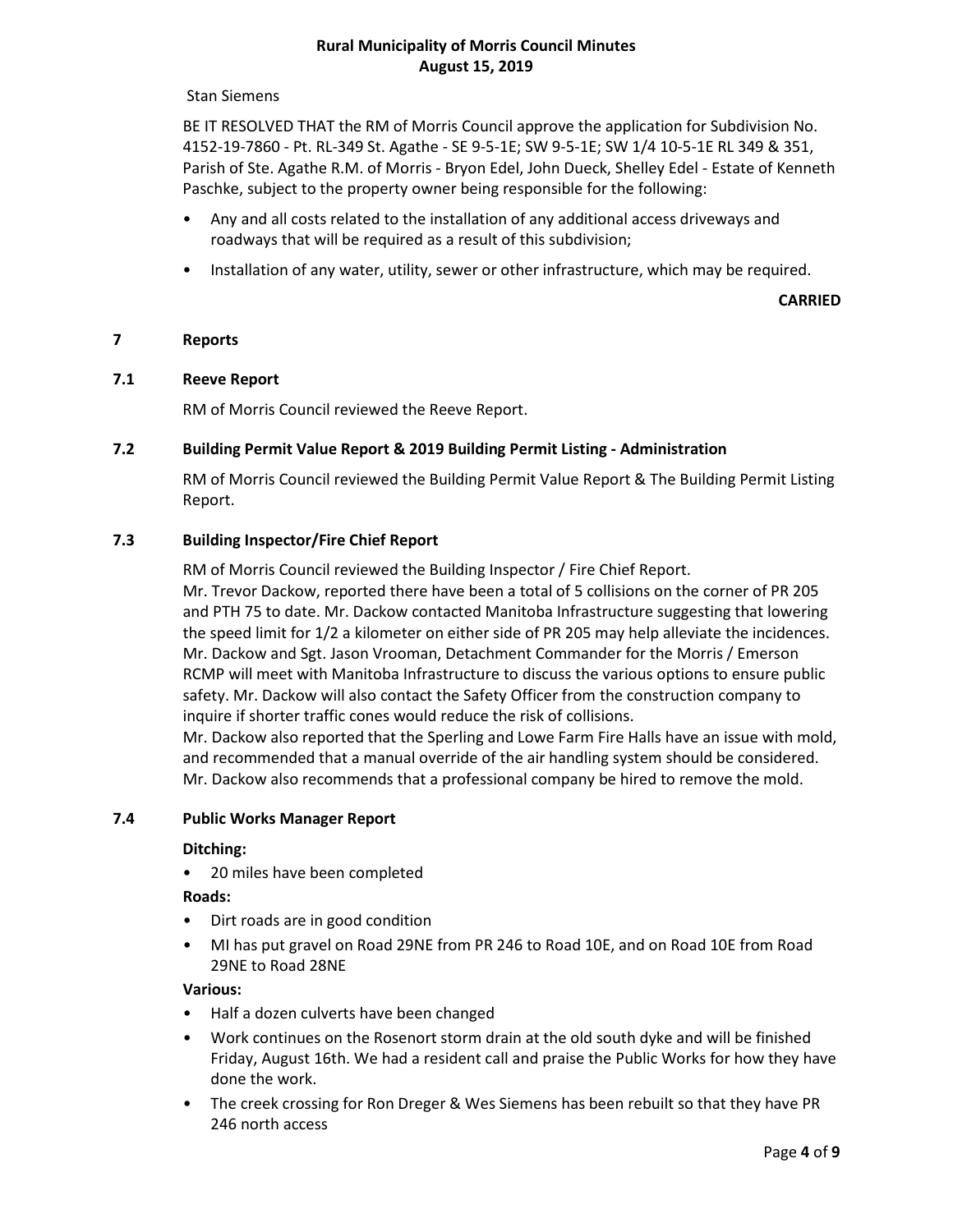• One employee will be attending school to take water courses

### **Utility:**

- Two sewer lines in Lowe Farm have been fixed:
	- 42 Third St.
	- 71 Centre St.
- Warren Wood & Matthew Friesen have been getting GPS locates on all main valves in the RM and Towns

## **Additions**

- The Public Works Manager confirmed that the drainage program will be finished this year
- The Public Work Manager recommends Riverside Road be upgraded and will prepare a plan to present at the RM of Morris Planning Workshop

## **8 Information**

The RM of Morris Council reviewed the following information.

- **8.1 Rosenort Recreation Centre Board Meeting Minutes May 11, 2019 & August 6, 2019**
- **8.2 Morris & District Centennial Museum Meeting Minutes - July 10, 2019**
- **8.3 Lowe Farm CCD Meeting Minutes - July 17, 2019**
- **8.4 Rosenort Chamber Minutes - August 8, 2019**
- **8.5 Morris District Handi-Van Service Meeting Minutes July 30, 2019 & Financial Statements as of July 2019**
- **8.6 Rosenort Housing Corp. Inc. Financial Statements - Year Ended March 31, 2019**
- **8.7 Western Financial Group - Water Damage July 8, 2019**

The CAO reported that Mr. Doug Friesen, Senior Adjuster from Centra Claims Management Inc. advised that work in the Public Work shops attic will not be finished until repairs to the roof are complete.

- **8.8 Board of Revision for 2020 Assessment Roll**
- **8.9 Proposal to Subdivide 4152-19-7853 - Lot 1, Plan 17955 NE 1/4 31-5-1E - Joseph Ashley Friesen and Brooke Allison Friesen - Conditional Approval**

The CAO will contact Manitoba Infrastructure to discuss the options of a new crosswalk.

**8.10 Municipality of Rhineland - Notice of Public Hearing**

## **8.11 Drought Planning Session - October 22, 2019**

The Reeve encouraged Council to attend.

**8.12 Valley Fiber Ltd. Invoices - Stage 1 & 2**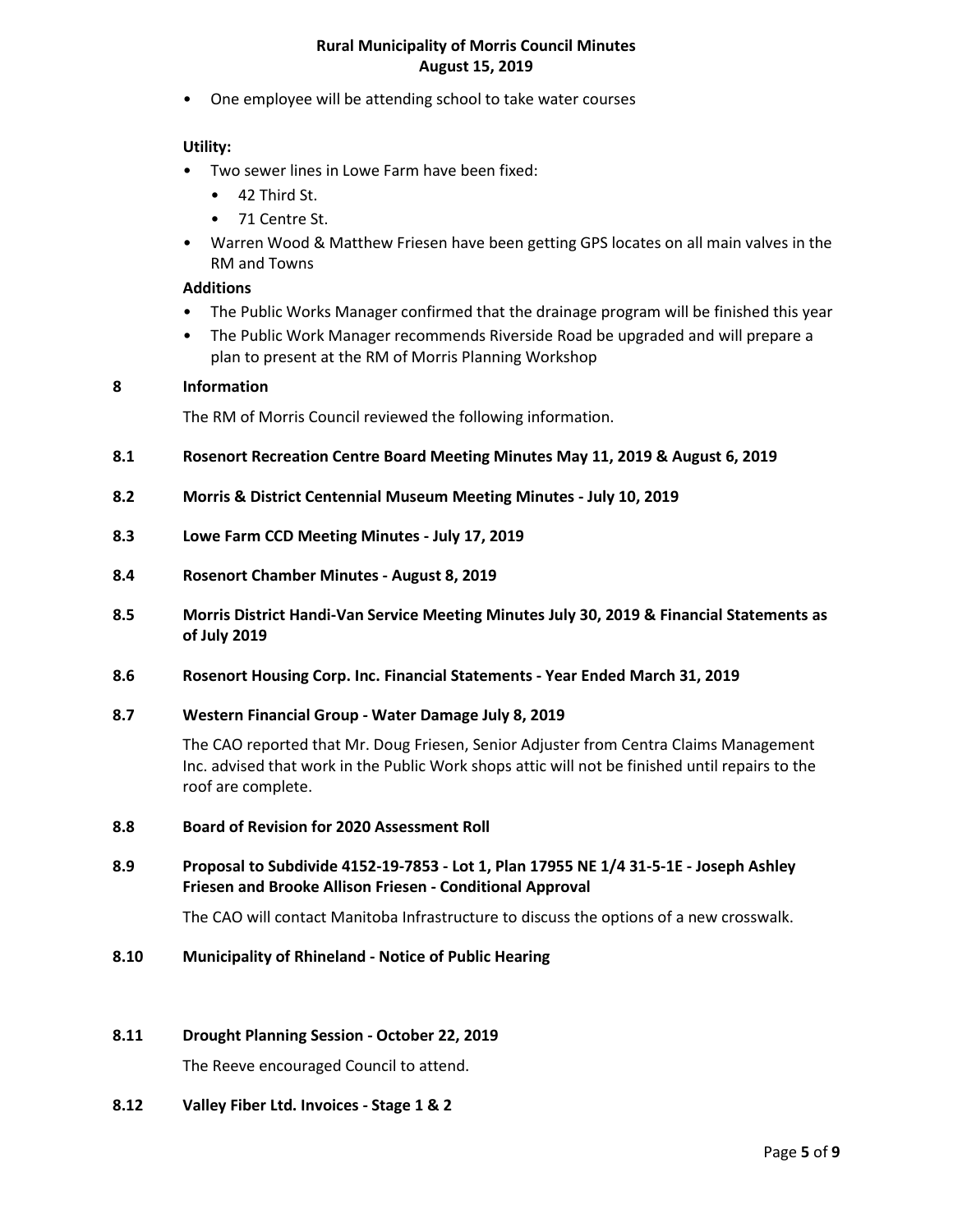Payment will be sent after this meeting.

## **9 Other Business**

## **9.1 Conditional Use 03/2019 - John Gross & Marileen Gross - Second Residence**

2019-165 Rick Giesbrecht Shane Kroeker

BE IT RESOLVED THAT Conditional Use Order No. 03/2019, for John Gross & Marileen Gross, Roll No. 98200, SW 27-4-2W, 8095 Road 22 NW, be approved as applied for, to allow for a modular home as a second residence in an "AG" General Agricultural Zone with the following conditions:

- Any and all costs related to the installation of any additional access driveways and roadways that will be required;
- Installation of a separate water, utility, sewer or other infrastructure shall be required;
- Conditional Use shall cease when the family member it is intended for moves away from the property and thereafter said modular home shall be removed from the property.

**CARRIED**

# **9.2 By-law 1746/2019, Being a By-law to Establish the Maximum Speed Limit on a Highway or Portion of a Highway Under the Responsible Traffic Authority's Jurisdiction - Second Reading** 2019-166

Barry Fraese Rick Giesbrecht

THEREFORE BE IT RESOLVED THAT By-law 1746/2019, being a by-law to establish the maximum speed limit on a highway or portion of a highway under the responsible traffic authority's jurisdiction, be given second reading as amended.

## **CARRIED**

**9.3 By-law 1746/2019, Being a By-law to Establish the Maximum Speed Limit on a Highway or Portion of a Highway Under the Responsible Traffic Authority's Jurisdiction - Third Reading** 2019-167

> Shane Kroeker Mervin Dueck

THEREFORE BE IT RESOLVED THAT By-law 1746/2019, being a by-law to establish the maximum speed limit on a highway or portion of a highway under the responsible traffic authority's jurisdiction, be given third and final reading.

| Name                   | Yes | No. | Abstained | Absent |
|------------------------|-----|-----|-----------|--------|
| Mervin Dueck           |     |     |           |        |
| <b>Barry Fraese</b>    |     |     |           |        |
| <b>Rick Giesbrecht</b> |     |     |           |        |
| Ralph Groening         |     |     |           |        |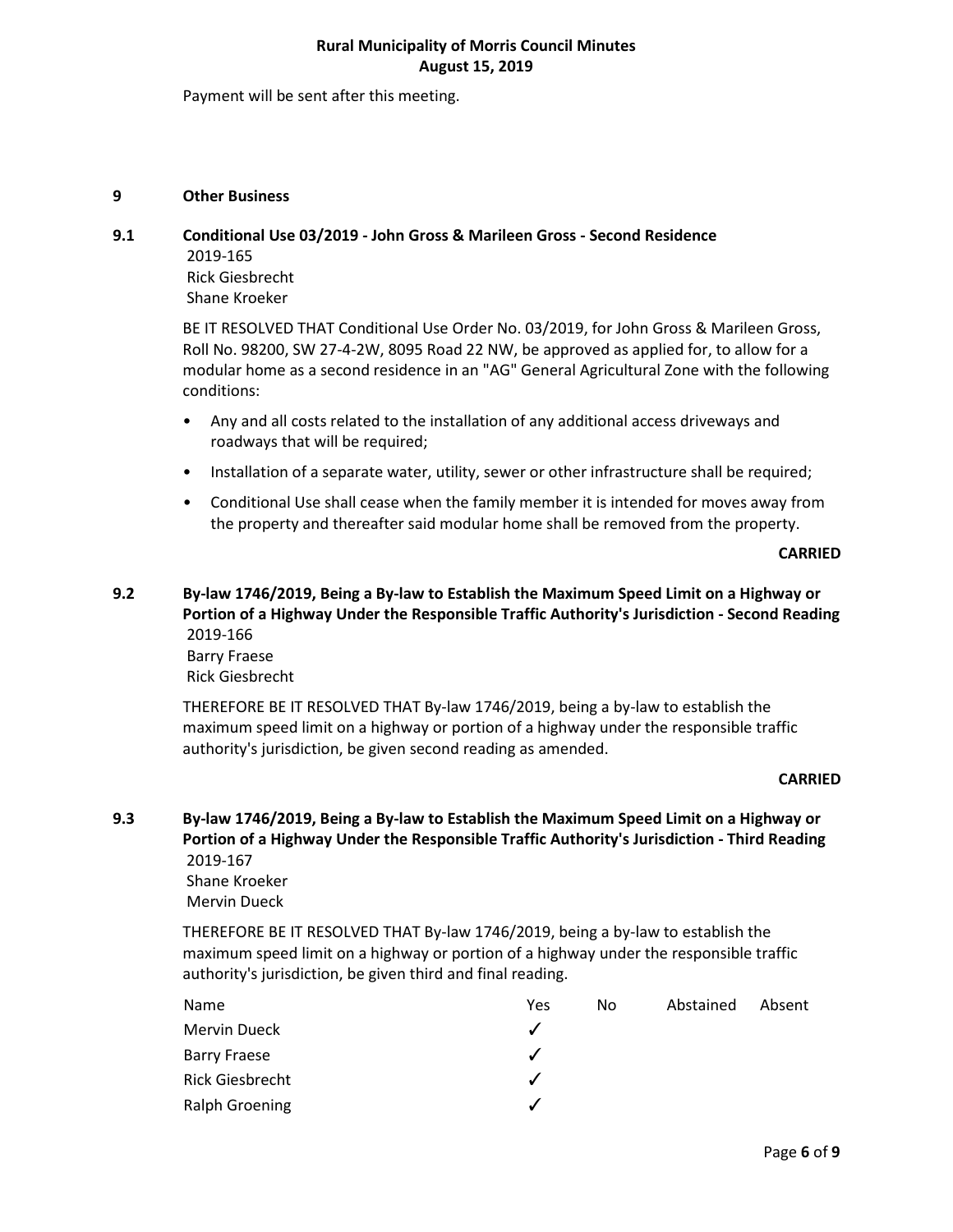| Shane Kroeker        |  |
|----------------------|--|
| <b>Stan Siemens</b>  |  |
| <b>Scott Siemens</b> |  |

### **CARRIED**

## **9.4 Breathe Easy Eco Solutions Quote for the Sperling Fire Hall**

2019-168 Mervin Dueck Scott Siemens

BE IT RESOLVED THAT the RM of Morris Council approve the provided quote from Breathe Easy Eco Solutions for the treatment of mould remediation in the Sperling Fire Hall for \$1,998.15.

## **CARRIED**

## **9.4.1 Breathe Easy Eco Solutions Quote for the Lowe Farm Fire Hall**

The Fire Chief advised that the Lowe Farm Hall will require mould remediation as well. It was agreed to incorporate some changes to the Lowe Farm Fire Hall in the 2020 Budget Year. The Fire Chief will prepare a full report of changes and present it to Council at the annual Planning Workshop for discussion.

## **9.5 Endangered Species Act - Support Request**

2019-169 Stan Siemens Rick Giesbrecht

BE IT RESOLVED THAT the RM of Morris Council supports the RM of Stuartburn and their efforts to lobby for change to the *Canada's Species at Risk Act* and *Manitoba's Endangered Species Act* with regard to plants only, to exempt all farming activities on privately owned property to allow farmers relying on best farm practices to make a living and to provide for their families.

### **CARRIED**

## **9.6 Tax Sale Designated Officer**

2019-170 Stan Siemens Scott Siemens

WHEREAS pursuant to Section 374 of the Municipal Act, a municipality may bid on and purchase property at a public auction and may direct a designated officer to bid on its behalf;

THEREFORE BE IT RESOLVED THAT Council for the Rural Municipality of Morris appoint CAO, Larry Driedger, to bid on behalf of the Rural Municipality of Morris at the November 20, 2019, tax sale auction.

**CARRIED**

**9.7 Tax Sale Reserve Bid**

2019-171 Rick Giesbrecht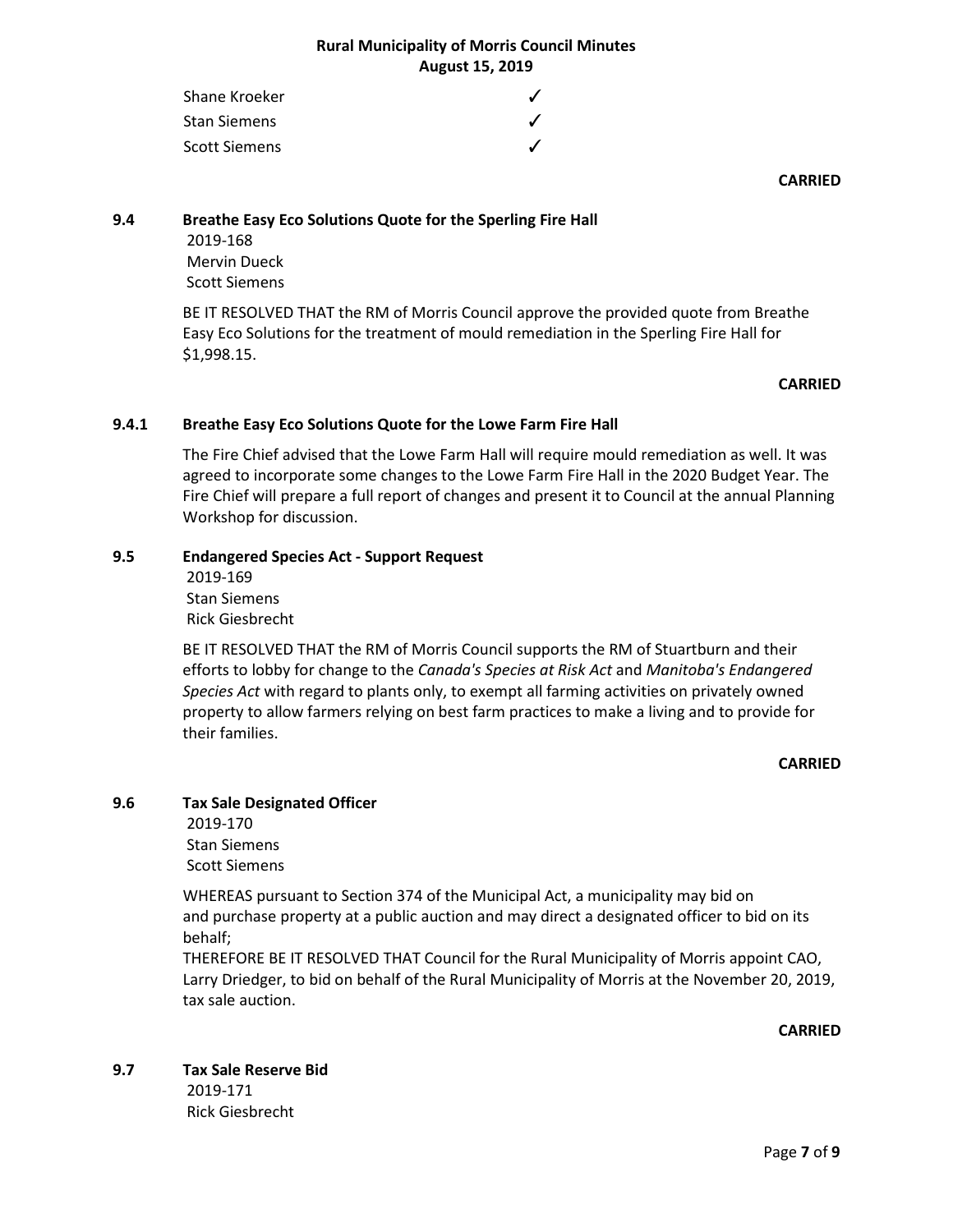Scott Siemens

WHEREAS pursuant to Section 372 of the Municipal Act, a municipality may set a reserve bid in the amount of tax arrears and costs in respect of the property.

THEREFORE BE IT RESOLVED THAT the Rural Municipality of Morris place a reserve bid on all properties in the amount of all arrears and costs in respect of each property.

### **CARRIED**

#### **9.8 AECOM Engineering Services Proposal**

2019-172 Shane Kroeker Mervin Dueck

BE IT RESOLVED THAT the RM of Morris Council authorize AECOM to provide engineering services for upgrades to the sewer and water services as per the attached proposal.

#### **CARRIED**

## **9.9 NAK Enterprise Inc. Proposal**

2019-173 Barry Fraese Rick Giesbrecht

BE IT RESOLVED THAT the RM of Morris Council approve NAK's request to remove the caveat on Lot 5, Plan 44686, WLTO in NE ¼ 5-6-1 EPM, to enable the sale of the lot to Mr. Cory Goossen and Mr. Troy Goossen, with no restrictions.

## **CARRIED**

## **9.10 Investing in Canada Program**

2019-174 Mervin Dueck Stan Siemens

WHEREAS the Government of Canada has created the 'Investing in Canada' Program to provide municipalities the opportunities to apply for funding; AND WHEREAS the Rural Municipality of Morris submitted an 'Expression of Interest' in 2018 to upgrade and expand our Utility System;

NOW THEREFORE BE IT RESOLVED THAT the Council of the Rural Municipality of Morris make application to the Investing in Canada – Green Infrastructure Stream for a project titled "Utility Expansion & Upgrades" with the following components:

- Create additional water supply for Rosenort and possibly Rural Water Area
- Upgrade/enlarge Rosenort Sewage Lagoon to provide additional capacity for both Rosenort & approximately 125 potential rural sewer customers
- Create a Low Pressure Sewer System for the community of Aubigny that will be pumped to the Rosenort Lagoon
- Create a Low Pressure Sewer system that will be available to properties along the Red River, thereby reducing the environmental impact of residential sewer ejectors and septic